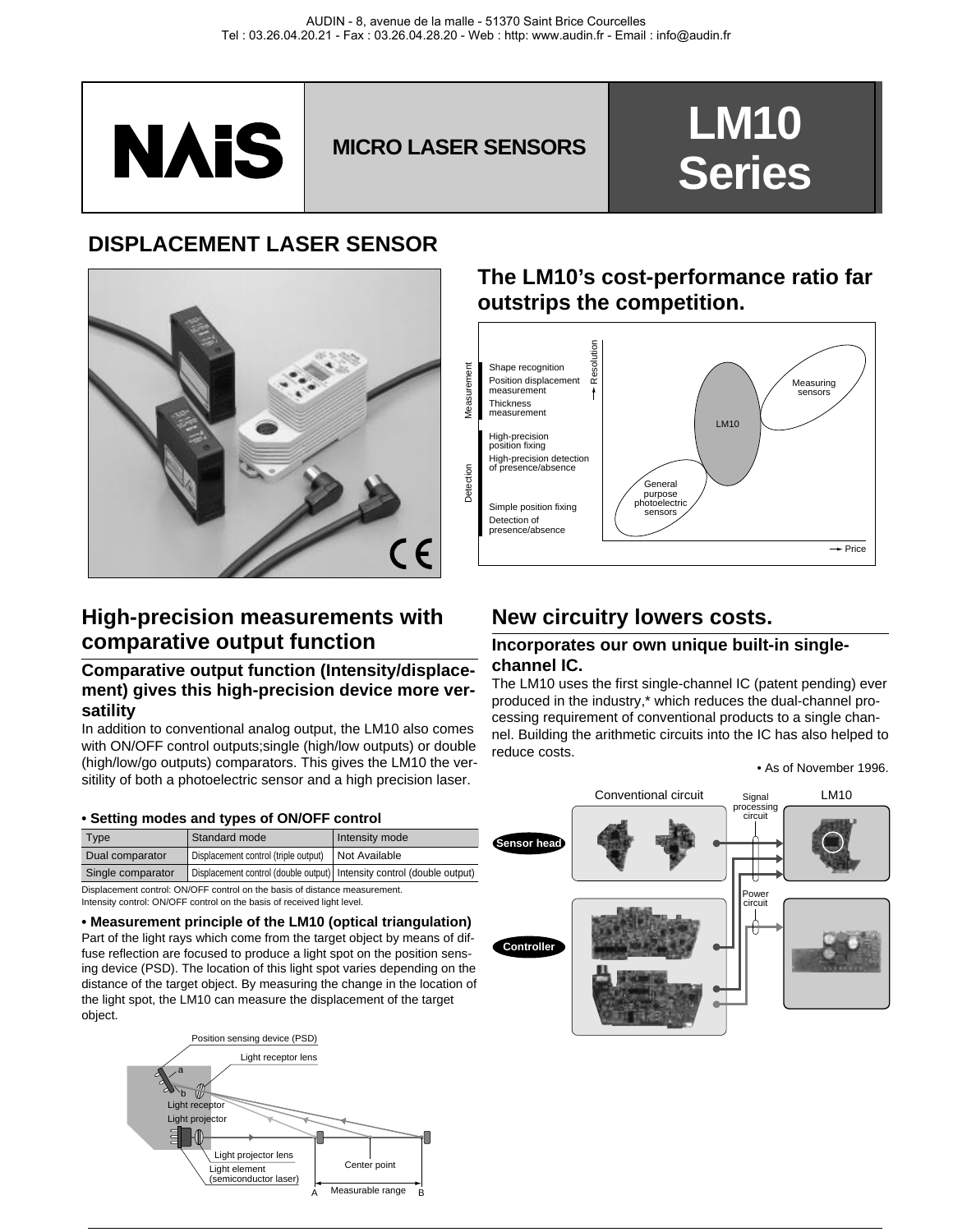## **Use the LM10 with confidence. It meets FDA standards for class 2 laser safety.**

### **Products available in two series: laser class 2 high and low power.**

Development of a high-precision aspheric surface plastic lens has made it possible to maintain both high precision and class 2 safety. The visible light spot makes it easy to see and safe to use.

## **Interchangeable sensor heads**

#### **Sensor head and controller can be managed separately.**

Nine types of sensor heads and eight types of controllers can be freely combined in 72 different ways. Unlike those of conventional laser sensors, these heads and controllers are completely interchangeable to meet any type of measuring and processing requirements, There is no need for matched pair management of heads and controllers.

### **Excellent in the following circumstances...**

**• When carrying out repairs**

Suppose an accident on the production line damages the sensor head.



...all you have to do is replace the sensor head. As long as there is a spare sensor available, the problem can be solved without stopping the production line.

**• When changing to a different model.**

Suppose that after purchasing the LM10 it becomes necessary to switch to a different model due to changes in the object you are measuring.



...all you have to do is buy a new sensor head. The current controller need not be replaced.

## **TYPICAL APPLICATIONS**

## n **Automated assembly**



## ■ Food processing/Packaging ■ Auto industry applications

**Counting the number of objects in a package <b>Inspection of tire groove depth** 



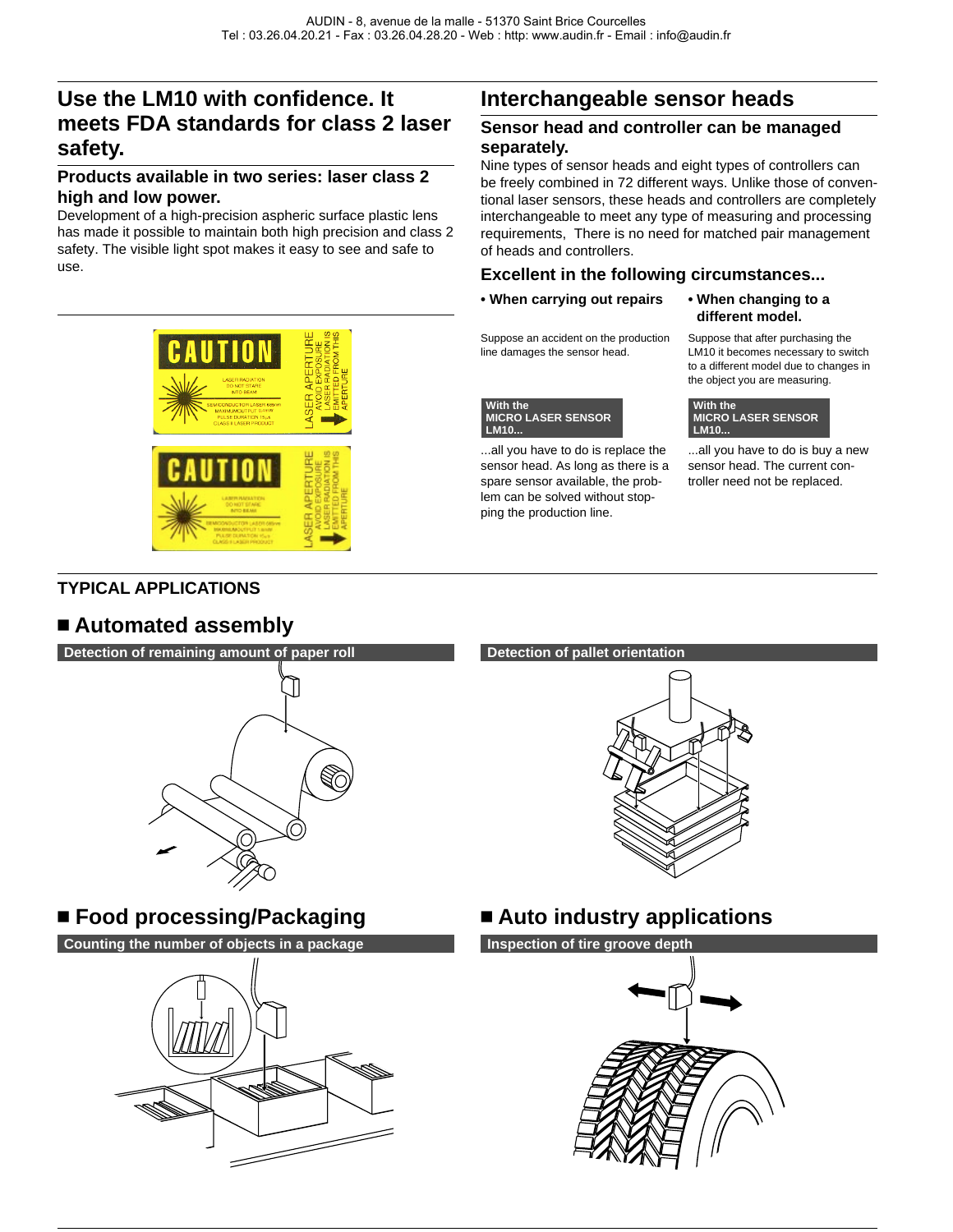## **Product types**

|  | Sensors |  |
|--|---------|--|
|--|---------|--|

| Laser class                        | <b>Type</b>                        | Measurement range                    | Resolution $(2\sigma)$                        | Spot diameter                                 | Part No. |
|------------------------------------|------------------------------------|--------------------------------------|-----------------------------------------------|-----------------------------------------------|----------|
| LM10-50-1<br>LM10-50S-1<br>Class 2 |                                    | 50 ±10 mm $1.969 \pm .394$ inch      | 5 um .0002 inch                               | $0.6 \times 1.1$ mm .024 $\times$ .043 inch   | ANR11501 |
|                                    | 50 ±10 mm $1.969 \pm .394$ inch    | 5 um .0002 inch                      | $0.09 \times 0.05$ mm $.004 \times .002$ inch | ANR11511                                      |          |
| low power                          | LM10-80-1                          | 80 $\pm$ 20 mm 3.150 $\pm$ .787 inch | 20 µm .0008 inch                              | $0.7 \times 1.2$ mm $.028 \times .047$ inch   | ANR11821 |
|                                    | LM10-130-1                         | 130 ±50 mm 5.118 ±1.969 inch         | 100 µm .0039 inch                             | $0.7 \times 1.4$ mm $.028 \times .055$ inch   | ANR11151 |
|                                    | LM10-50-2                          | 50 ±10 mm $1.969 \pm .394$ inch      | 1 µm .00004 inch                              | $0.6 \times 1.1$ mm $.024 \times .043$ inch   | ANR12501 |
|                                    | LM10-50S-2<br>Class 2<br>LM10-80-2 | 50 $\pm$ 10 mm 1.969 $\pm$ .394 inch | 1 µm .00004 inch                              | $0.09 \times 0.05$ mm $.004 \times .002$ inch | ANR12511 |
| high power                         |                                    | 80 $\pm$ 20 mm 3.150 $\pm$ .787 inch | 4 um .0002 inch                               | $0.7 \times 1.2$ mm $.028 \times .047$ inch   | ANR12821 |
|                                    | LM10-130-2                         | 130 ±50 mm 5.118 ±1.969 inch         | 20 µm .0008 inch                              | $0.7 \times 1.4$ mm .028 $\times$ .055 inch   | ANR12151 |
|                                    | LM10-250-2                         | 250 ±150 mm 9.843 ±5.906 inch        | 150 µm .0059 inch                             | $0.8 \times 1.5$ mm $.031 \times .059$ inch   | ANR12261 |

#### • Controller

| Output      | <b>Specifications</b>                            | Part No. |
|-------------|--------------------------------------------------|----------|
| $±5$ V NPN  | Single comparator with intensity setpoint option | ANR5131  |
|             | Window (dual) comparator with display            | ANR5231  |
| $±5$ V PNP  | Single comparator with intensity setpoint option | ANR5132  |
|             | Window (dual) comparator with display            | ANR5232  |
| 4-20 mA NPN | Single comparator with intensity setpoint option | ANR5141  |
|             | Window (dual) comparator with display            | ANR5241  |
| 4-20 mA PNP | Single comparator with intensity setpoint option | ANR5142  |
|             | Window (dual) comparator with display            | ANR5242  |

• Extension cable (for sensor class 2 types only) for connection to the relay cable (1.5 m 4.921 ft. relay cable is supplied with class 2 type sensor heads)

| Part name       | <b>Specifications</b>        | Part No. |
|-----------------|------------------------------|----------|
|                 | 2 m 6.562 ft. cable length   | ANR81020 |
|                 | 3 m 9.843 ft. cable length   | ANR81030 |
|                 | 5 m 16.404 ft. cable length  | ANR81050 |
| Extension cable | 8 m 26.247 ft. cable length  | ANR81080 |
|                 | 10 m 32.808 ft. cable length | ANR81100 |
|                 | 20 m 65.617 ft. cable length | ANR81200 |
|                 | 30 m 98.425 ft. cable length | ANR81300 |

## **Sensor head and controller assembly**

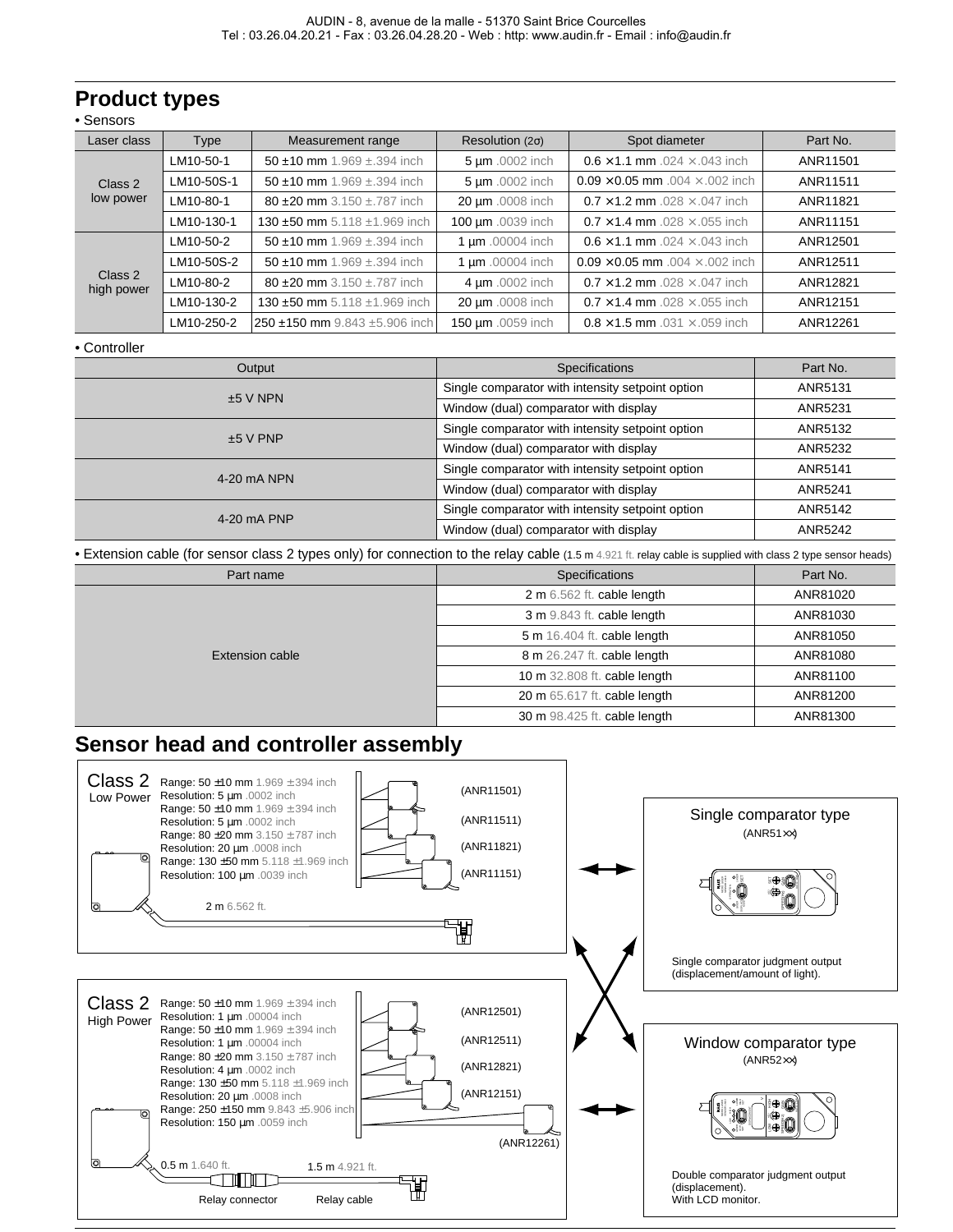## **Specifications**

#### **1) Sensor head • Low Power**

|                                                | Part Number<br>ANR11501<br>ANR11511<br>ANR11821 |                                                                                                                                            |                                                                      | ANR11151                                                                |                                                                          |  |
|------------------------------------------------|-------------------------------------------------|--------------------------------------------------------------------------------------------------------------------------------------------|----------------------------------------------------------------------|-------------------------------------------------------------------------|--------------------------------------------------------------------------|--|
| <b>Center Point Distance</b>                   |                                                 | 50 mm 1.969 inch<br>50 mm 1.969 inch<br>80 mm 3.150 inch<br>130 mm 5.118 inch                                                              |                                                                      |                                                                         |                                                                          |  |
| Measurable Range                               |                                                 | $±10$ mm $±.394$ inch<br>$±10$ mm $±.394$ inch<br>$\pm 20$ mm $\pm .787$ inch<br>$±50$ mm $±1.969$ inch                                    |                                                                      |                                                                         |                                                                          |  |
| <b>Light Source</b>                            |                                                 | Visible laser diode (685 nm)                                                                                                               |                                                                      |                                                                         |                                                                          |  |
| Pulse Width/Max. Output/Laser Class            |                                                 | 15 µs (Duty 50 %)/0.4 mW (Peak value)/Class 1 (IEC825)                                                                                     |                                                                      |                                                                         |                                                                          |  |
| <b>Beam Spot Diameter</b>                      |                                                 | $0.09 \times 0.05$ mm $.004 \times 0.002$ inch $0.7 \times 1.2$ mm $.028 \times 0.047$ inch<br>$0.6 \times 1.1$ mm .024 $\times$ .043 inch |                                                                      |                                                                         | $0.7 \times 1.4$ mm .028 $\times$ .055 inch                              |  |
| Resolution ( $2\sigma$ )                       | 10 Hz<br>100 Hz<br>1 kHz                        | 5 µm .0002 inch 3mV<br>16 µm .0006 inch 8mV<br>50 µm .0020 inch 25mV                                                                       | 5 um .0002 inch 3mV<br>16 µm .0006 inch 8mV<br>50 µm .0020 inch 25mV | 20 µm .0008 inch 5mV<br>65 µm .0026 inch 16mV<br>200 µm .0079 inch 50mV | 100 µm .0039 inch 10mV<br>330 µm .0130 inch 33mV<br>1 mm .039 inch 100mV |  |
| Linearity Error (%FS)*                         |                                                 | $\pm 0.2$ % of F.S.                                                                                                                        |                                                                      |                                                                         |                                                                          |  |
| Protective Construction (except for connector) |                                                 | <b>IP67</b>                                                                                                                                |                                                                      |                                                                         |                                                                          |  |
| Ambient Light Level (fluorescent lamp)         |                                                 | Max. 2,500 lx                                                                                                                              |                                                                      |                                                                         |                                                                          |  |
| Weight (with cable)<br>300 g 10.58 oz          |                                                 |                                                                                                                                            |                                                                      |                                                                         |                                                                          |  |
| *White ceramics is the target of this value    |                                                 |                                                                                                                                            |                                                                      |                                                                         |                                                                          |  |

#### **• High Power**

| <b>Part Number</b>                                      |                          | ANR12501<br>ANR12511<br>ANR12821<br>ANR12151                                                                                                                                                                                         |                                                                       |                                             | ANR12261                                                                                   |                                                                      |
|---------------------------------------------------------|--------------------------|--------------------------------------------------------------------------------------------------------------------------------------------------------------------------------------------------------------------------------------|-----------------------------------------------------------------------|---------------------------------------------|--------------------------------------------------------------------------------------------|----------------------------------------------------------------------|
| <b>Center Point Distance</b>                            |                          | 50 mm 1.969 inch<br>50 mm 1.969 inch<br>80 mm 3.150 inch<br>130 mm 5.118 inch                                                                                                                                                        |                                                                       |                                             | 250 mm 9.843 inch                                                                          |                                                                      |
| Measurable Range                                        |                          | $\pm 20$ mm $\pm$ .787 inch<br>$±50$ mm $±1.969$ inch<br>$±10$ mm $±.394$ inch<br>$±10$ mm $±.394$ inch                                                                                                                              |                                                                       |                                             | $±150$ mm $±5.906$ inch                                                                    |                                                                      |
| <b>Light Source</b>                                     |                          | Visible laser diode (685 nm)                                                                                                                                                                                                         |                                                                       |                                             |                                                                                            |                                                                      |
| Pulse Width/Max. Output/Laser Class                     |                          | 15 µs (Duty 50 %)/1.6 mW (Peak value)/Class 2                                                                                                                                                                                        |                                                                       |                                             |                                                                                            |                                                                      |
| <b>Beam Spot Diameter</b>                               |                          | 0.6 × 1.1 mm .024 × .043 inch $10.09 \times 0.05$ mm .004 × .002 inch $10.7 \times 1.2$ mm .028 × .047 inch<br>$\sqrt{0.7 \times 1.4 \text{ mm}}$ .028 $\times$ .055 inch $\sqrt{0.8 \times 1.5 \text{ mm}}$ .031 $\times$ .059 inch |                                                                       |                                             |                                                                                            |                                                                      |
| Resolution ( $2\sigma$ )                                | 10 Hz<br>100 Hz<br>1 kHz | um .00004 inch 1mV<br>3.5 µm .0001 inch 2mV<br>10 µm .0004 inch 5mv                                                                                                                                                                  | 1 um .00004 inch 1mV<br>3.5 µm .0001 inch 2mV<br>10 µm .0004 inch 5mV | 4 um .0002 inch 1mV<br>13 µm .0005 inch 3mV | 20 µm .0008 inch 2mV<br>40 µm .0016 inch 10mV 200 µm .0079 inch 20mV 1.5 mm .059 inch 50mV | 150 µm .0059 inch 5mV<br>65 um .0026 inch 7mV 500 um .0197 inch 17mV |
| Linearity Error (%FS)*<br>$\pm 0.2$ % of F.S.           |                          |                                                                                                                                                                                                                                      | $±0.4$ % of F.S.                                                      |                                             |                                                                                            |                                                                      |
| Protective Construction (except for connector)          |                          | IP67                                                                                                                                                                                                                                 |                                                                       |                                             |                                                                                            |                                                                      |
| Ambient Light Level (fluorescent lamp)<br>Max. 3,000 lx |                          |                                                                                                                                                                                                                                      | Max. 2,500 lx                                                         |                                             |                                                                                            |                                                                      |
| Weight                                                  |                          | Sensor (with cable): 240 g 8.47 oz, Relay Cable: 130 g 4.59 oz                                                                                                                                                                       |                                                                       |                                             |                                                                                            |                                                                      |

\*White ceramics is the target of this value

#### **2) Controller**

| <b>Part Number</b>                                      |                   | ANR5131/ANR5132                                                                                                                                                                                                                                  | ANR5141/ANR5142                           | ANR5231/ANR5232                                                                    | ANR5241/ANR5242                           |  |
|---------------------------------------------------------|-------------------|--------------------------------------------------------------------------------------------------------------------------------------------------------------------------------------------------------------------------------------------------|-------------------------------------------|------------------------------------------------------------------------------------|-------------------------------------------|--|
| Analog Output                                           |                   | $\pm 5$ V/F.S. (Max. 2 mA)                                                                                                                                                                                                                       | 4 to 20 mA/F.S. (Max. 250 $\Omega$ )      | $±5$ V/F.S. (Max. 2 mA)                                                            | 4 to 20 mA/F.S. (Max. 250 $\Omega$ )      |  |
| Output Impedance                                        |                   | 50 $\Omega$                                                                                                                                                                                                                                      |                                           | $50 \Omega$                                                                        |                                           |  |
| Temperature Drift (sensor and controller range set)     |                   | Max. $\pm (0.03 \% \text{ of } F.S.)$ /°C                                                                                                                                                                                                        | Max. $\pm (0.04 \% \text{ of } F.S.)$ /°C | Max. $\pm (0.03 %$ of F.S.)/°C                                                     | Max. $\pm (0.04 \% \text{ of } F.S.)$ /°C |  |
| Zero-Point Adjustment                                   |                   |                                                                                                                                                                                                                                                  | $±10%$ of F.S.                            |                                                                                    |                                           |  |
| Response Frequency (-3 dB)<br>Response Time (10 - 90 %) |                   |                                                                                                                                                                                                                                                  | 1 kHz/100 Hz/10 Hz<br>0.4 ms/4 ms/40 ms   |                                                                                    |                                           |  |
| <b>Comparison Output</b>                                |                   | NPN/PNP open collector 2 points<br>NPN/PNP open collector 3 points<br>(100 mA, Max. 30 V DC, residual output voltage Max. 1.5 V) (100 mA, Max. 30 V DC, residual output voltage Max. 1.5 V)<br>FAR/LIGHT ON, NEAR/DARK ON<br>HIGH, IN-RANGE, LOW |                                           |                                                                                    |                                           |  |
|                                                         | <b>Hysteresis</b> |                                                                                                                                                                                                                                                  | Max. 0.15 % of F.S.                       |                                                                                    |                                           |  |
| Alarm Output                                            |                   | NPN/PNP open collector 1 point (100 mA, 30 V DC, residual output voltage Max. 1.5 V)                                                                                                                                                             |                                           |                                                                                    |                                           |  |
| <b>Intensity Output</b>                                 |                   | ±5V                                                                                                                                                                                                                                              |                                           |                                                                                    |                                           |  |
| Timing Input                                            |                   | No voltage input (when connected to 0v, no comparison judgement output allowed)                                                                                                                                                                  |                                           |                                                                                    |                                           |  |
| Indication                                              |                   |                                                                                                                                                                                                                                                  | Sensor: LED (RANGE)                       | Sensor: LED (RANGE)<br>Controller: LCD 3 digits display (indication renewal cycle) |                                           |  |
| <b>Gain Selection</b>                                   |                   | AUTO, LOW (switchable)                                                                                                                                                                                                                           |                                           |                                                                                    |                                           |  |
| <b>Cross Talk Prevention**</b>                          |                   | Yes (between 2 sets)                                                                                                                                                                                                                             |                                           |                                                                                    |                                           |  |
| <b>Operating Voltage Range</b>                          |                   | 12 to 24 V DC (-15 %, +10 %) Ripple 0.5 V (P-P)                                                                                                                                                                                                  |                                           |                                                                                    |                                           |  |
| Rated Current Consumption (sensor and controller set)   |                   | Max. 250 mA at 12 V DC                                                                                                                                                                                                                           |                                           |                                                                                    |                                           |  |
| Weight (with cable)                                     |                   | 180 g 6.35 oz                                                                                                                                                                                                                                    |                                           |                                                                                    |                                           |  |
|                                                         |                   | **The value of the linearity oberactoriation, resolution and response time might act wereo                                                                                                                                                       |                                           |                                                                                    |                                           |  |

The value of the linearity characteristics, resolution and response time might get worse.

#### **3) Common**

| Insulated Resistance (initial)            | Between external DC input and Sensor metal parts (except for connector metal parts) 20 M $\Omega$ or more (at 500 V DC)                         |
|-------------------------------------------|-------------------------------------------------------------------------------------------------------------------------------------------------|
| Breakdown Voltage (initial)               | Between external DC input and Sensor metal parts (except for connector metal parts) 50 V AC 1 min                                               |
| Vibration Resistance (screw installation) | 10 to 55 Hz (1 cycle/min) Double amplitude of 1.5 mm .059 inch (Sensor)<br>2 hours on 3 axes Double amplitude of 0.75 mm .030 inch (Controller) |
| Shock Resistance (screw installation)     | Shock of 98 m/s <sup>2</sup> or more, 3 times on 3 axes                                                                                         |
| <b>Operating Ambient Temperature</b>      | 0 to 50 $\degree$ C +32 to +122 $\degree$ F                                                                                                     |
| Storage Ambient Temperature               | $-20$ to 70° C $-4$ to +158° F                                                                                                                  |
| <b>Operating Ambient Humidity</b>         | 35 % to 85 % RH (without dew condensation)                                                                                                      |
|                                           |                                                                                                                                                 |

• If there is no description for measurement conditions, the test is performed under operating voltage 24 V DC, ambient temperature 20° C 68° F, Gain AUTO, response 10 Hz, Cross-talk prevention OFF and white ceramics as a target at a center point distance.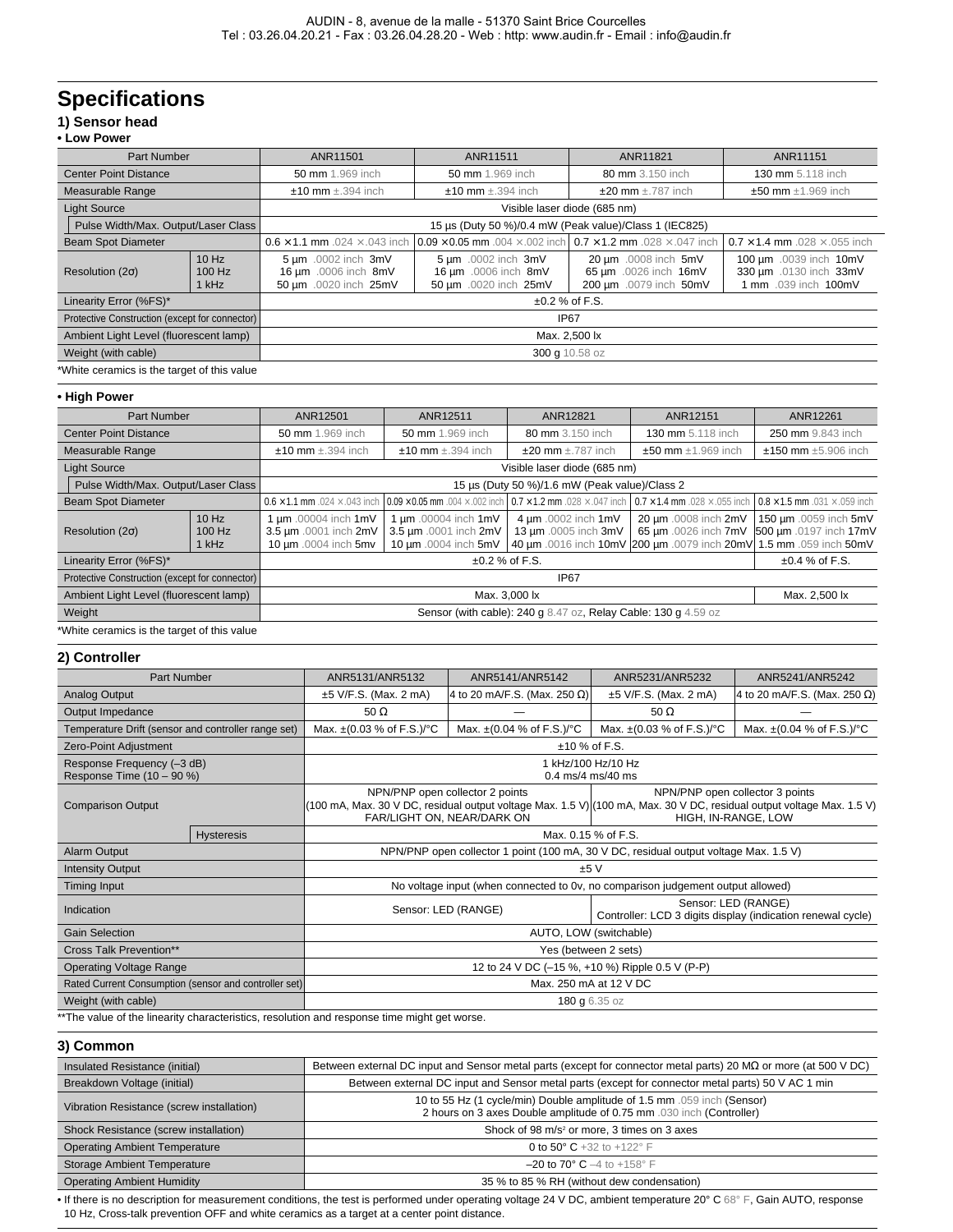## **Part names and functions**





Single-comparator type Window-comparator type



### **Common for both types**

#### Q**,** W **Laser emission indicator LED**

This LED lights during laser emission or just before and after its emission. To indicate an alarm condition, the LED on the sensor head flashes.

#### **(3) Range indicator LED**

Flashes when the target is within the measurable range. Stays lit when the target is near the center point distance.

#### **(4) Alarm indicator LED**

Lights when measurement is not possible (not enough light [DARK] or too much light [BRIGHT])

#### **5** Zero-point adjustment **potentiometer**

Adjusts the zero point position to within a ±10 % F.S. Use to make minute adjustments after installing the sensor.

#### $6$  **SPEED selection switch**

The response speed can be set to one of three settings to allow adjustment for the target speed. When high response speed is unnecessary, set to the 10 Hz mode.

#### U **GAIN selector switch**

Under normal conditions, set to AUTO. During edge detection and other applications where you want to cut out the low light level areas, set to LOW. I **I/O cable**

## **Connections and functions**

#### Single comparator type Window (dual) comparator type



**1. Power supply [brown (+), blue (–)]** Input 12 to 24 V DC.

## **Single comparator type**

O **Operation indicator LED** lights when the NEAR/DARK ON output is on.

#### **(0) OUTPUT selector switch**

Switches between the displacement data/intensity data output and the comparison value setting output.

#### { **Comparison value setting potentiometer**

Sets the comparison value. By setting the OUTPUT selector switch to the right, the set value can be monitored at the analog displacement output.

### **Window comparator type**

#### } **Operation indicator LED**

The LED lights that corresponds to the comparison output currently activated q **Display/output selector switch** Switches between the displacement data output and the comparison value setting output.

#### **14 Display**

3-digit display of the displacement data, the upper or the lower limit values.

#### **(6) HIGH limit setting potentiometer 16 LOW limit setting potentiometer**

Sets the comparison value's upper limit (HIGH) and lower limit (LOW). Set it so that the HIGH value is greater than the LOW value. By setting the display and analog displacement output switch to either LOW or HIGH, you can monitor the set value on the display and the analog displacement output. When not setting the comparison output, return the switch to the center position.



### **2. Timing input [light blue]**

MICRO LASER LASER LOW SET LOW HIGH

SENSOR LM10

**DW AD**, HIGH V SPEED(Hz) GAIN

While shorted to 0 V (blue), the comparison output is disabled. When using a transistor

to establish the timing, use a transistor with a residual output voltage of 1.5 V or less during output.

#### **Timing input connection example**



#### **3. Cross-talk prevention I/O [green (input), yellow (output)]** When using two sensors, you can set the cross-talk prevention mode by connect-

ing the input wire of each to the output wire of the other. Be aware that this mode may adversely affect the linear characteristics, resolution, and response.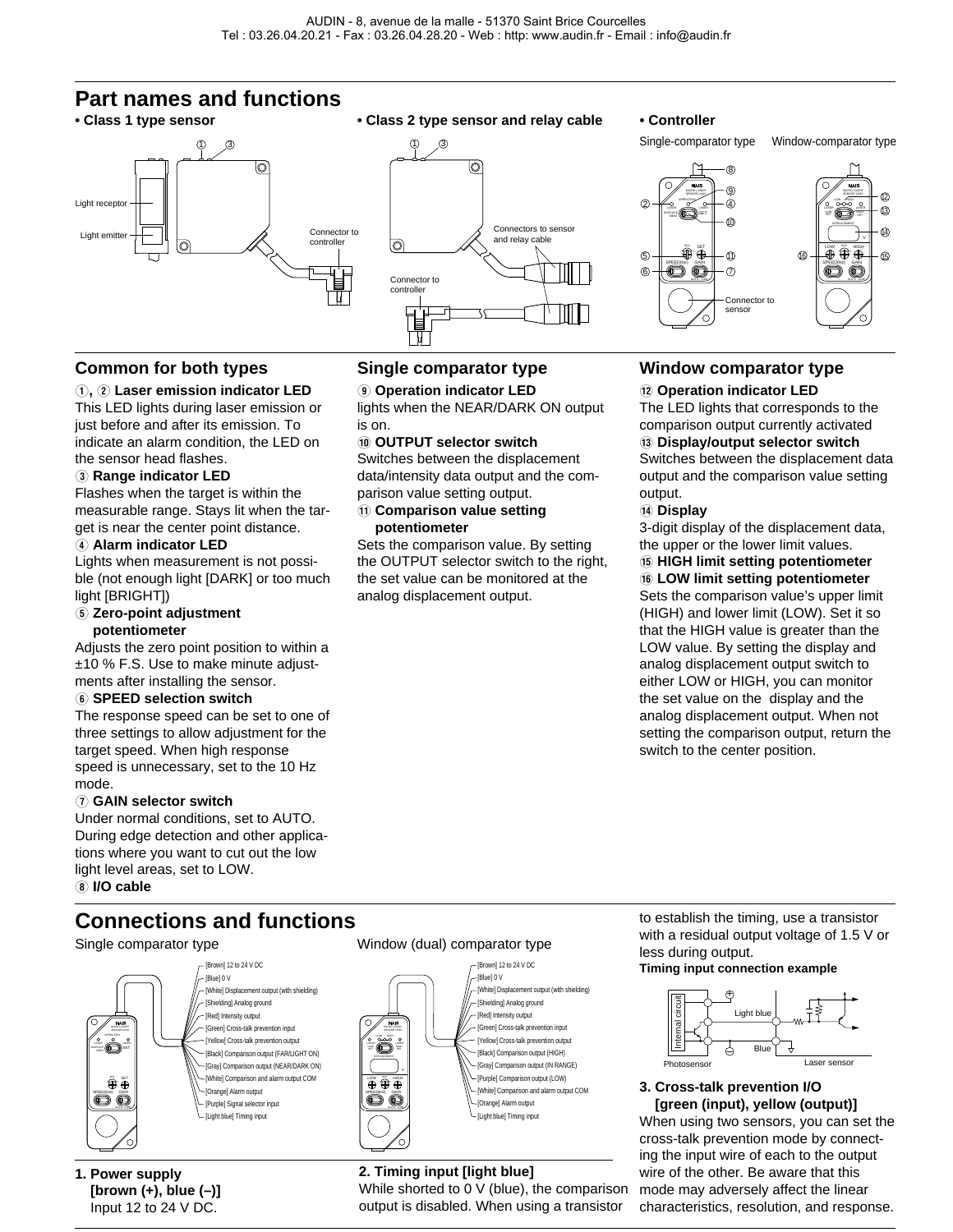#### **4. Analog displacement output [white, shielding (GND)]**

An analog voltage is output that corresponds to the displacement of the target within the measurement range. When the output switch is at the SET position, each comparison value setting is output.

#### **5. Intensity output [red, shielding (GND)]**

Analog voltage (–5 V to +5 V) is output corresponding to the amount of light reflected from the target. If the amount of light increases, the voltage value becomes larger and if it decreases, the voltage value becomes smaller.



#### **6. Alarm output**

**[orange, white (COM)]** Outputs during insufficient light (DARK) or too much light (BRIGHT).

-5 (4 mA)

output ON <del>OFF</del> ON

Alarm

## **Data**

#### **1. Distance – output range**

An analog voltage is output that corresponds to the displacement of the target within the measurable range.

Alarm output ON



-5 (4 mA) OFF | ON

## **7. Comparison output**

**• Single comparator type [black, white (COM)]**

| $[$ piack, willte $[$ COMJ |  |
|----------------------------|--|
|                            |  |

| Signal selector<br>input [purple] | Comparing operations                                                                                                                                                                         |
|-----------------------------------|----------------------------------------------------------------------------------------------------------------------------------------------------------------------------------------------|
| When not<br>connected             | When displacement data is<br>greater than set value (far side):<br>FAR/LIGHT ON output is on.<br>When displacement data is less<br>than set value (near side):<br>NEAR/DARK ON output is on. |
| When connected<br>to 0 V [blue]   | When intensity data is greater<br>than set value (near side):<br>FAR/LIGHT ON output is on.<br>When intensity data is less than<br>set value (far side):<br>NEAR/DARK ON output is on.       |

Note: With the single comparator type, connecting the purple wire and blue wire changes from the analog displacement output to the light amount monitoring value output.

#### **• Window comparator type [black, gray, purple, white (COM)] Judgment result of displacement data is output.**

| vuuvu.              |                                                                 |  |  |  |
|---------------------|-----------------------------------------------------------------|--|--|--|
| <b>LOW</b> [purple] | Outputs when below the set<br>value's lower limit.              |  |  |  |
| IN RANGE [gray]     | Outputs when between the set<br>value's lower and upper limits. |  |  |  |
| HIGH [black]        | Outputs when above the set<br>value's upper limit.              |  |  |  |

#### **Description of comparison output operations**

#### **Window comparator type**



#### **Alarm and comparison output connection example**

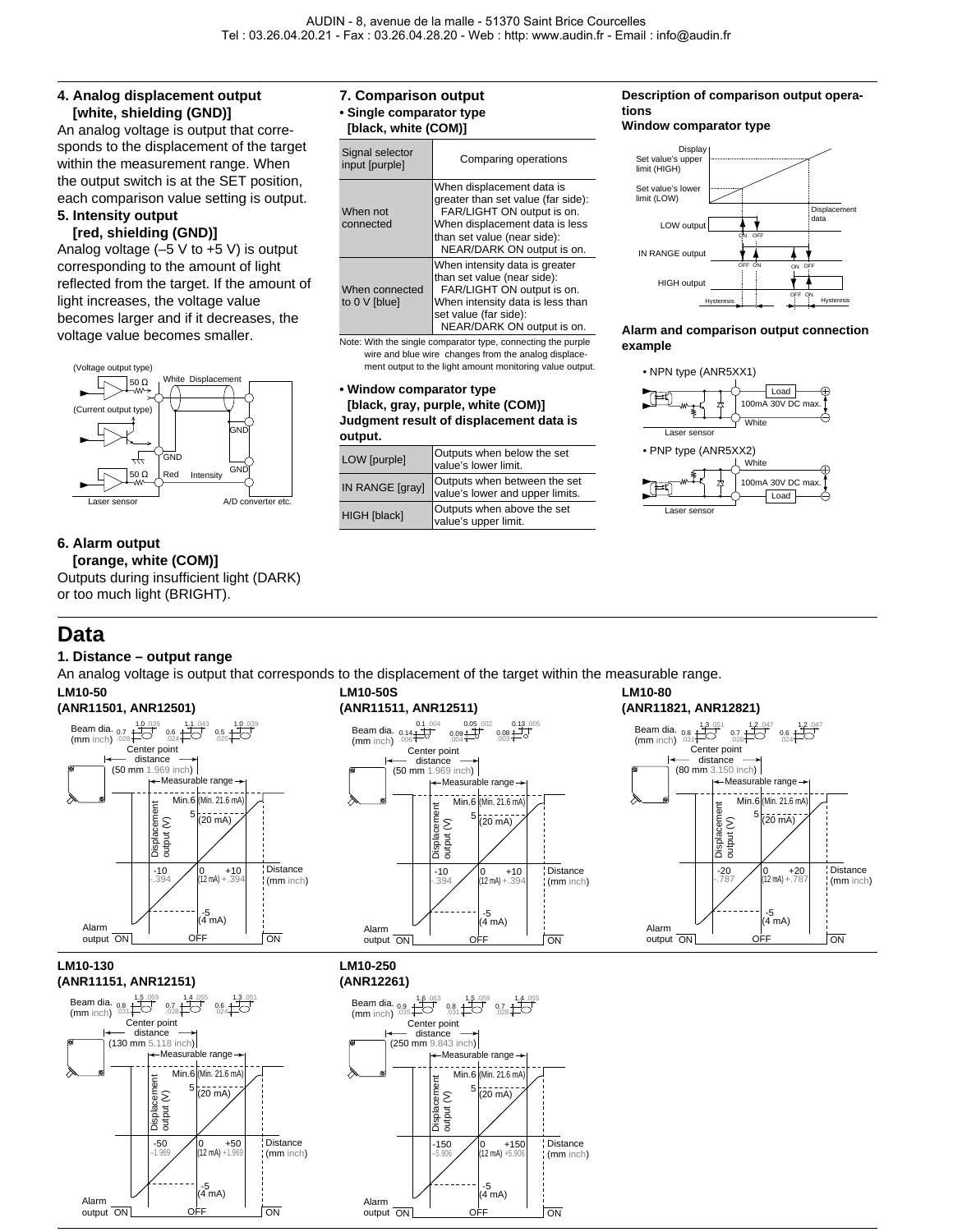#### **2. Distance characteristics (class 2 type sensor head)**

• White ceramic (0°, ±20°) vertical orientation

Measurement distance (mm inch)



Measurement distance (mm inch)

Measurement distance (mm inch) –1.181 0 30 1.181 <sup>90</sup> 3.543 <sup>60</sup> 2.362 <sup>120</sup> 4.724 <sup>150</sup> 5.906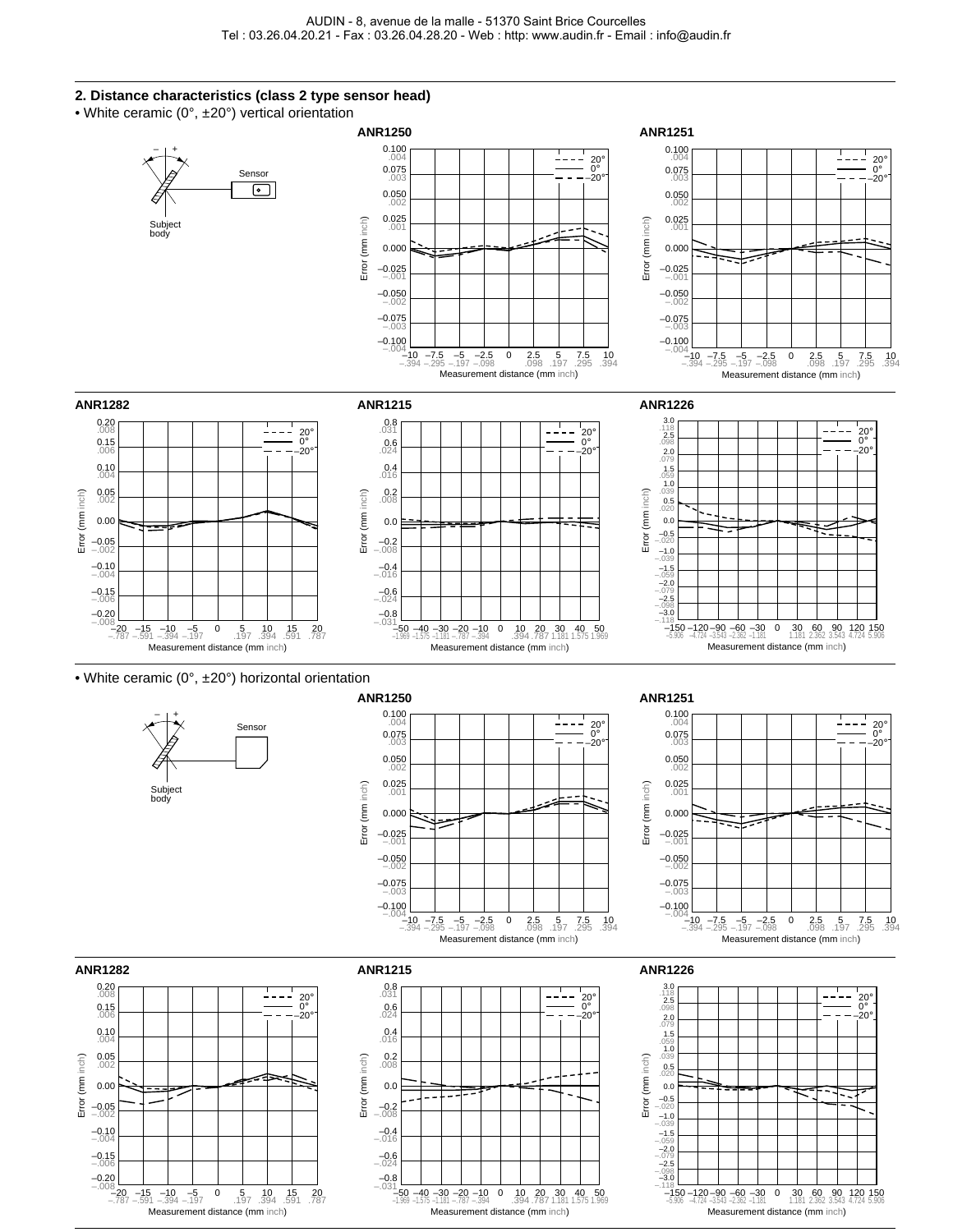## **Precautions during installation**



These products are **not** safety sensors and are **not** designed or intended to be used to protect life and prevent bodily injury or property damage.

#### **1. Procedure for setting the sensor**

1) While watching the range indicator LED, set the sensor so that the distance to the subject body is within the measurable range.



2) Be careful of the sensor's orientation during installation. When the subject body moves as shown below, errors will develop depending on the orientation of the sensor. In order to minimize these errors, be sure to install the sensor in the correct orientation.

#### **• Step detection**



#### **• Concentricity measurement**



**• Extremely different adjacent colors or materials**



#### **2. Installing the sensor**

1) Using the two installation holes, firmly install the sensor so that the sensor's front surface is parallel to the target. Do not tighten the installation screws to a torque over 2 N·m.

2) Glass is used at the sensor's light emission and light reception surfaces and, therefore, never subject it to impacts of any kind. Also, be very careful not to allow oils, fingerprints, or other substances that may refract the light, to get on the glass during installation. 3) If light reflected off the target is then reflected off nearby objects or walls and then received by the sensor, the sensor reading will be adversely affected. To prevent this, either further separate the sensor or apply a black delustering paint to prevent the unwanted reflection of light.

#### **3. Installing the controller**

1) When installing more than one controller in a row, maintain at least 10 mm between each unit. Also, when installing the controller inside control panels or other areas where the air is not properly ventilated, the controller will cause the ambient temperature to rise. In these cases, ensure the proper cooling facilities.

#### **4. Wiring**

1) Perform all wiring by faithfully following the input and output circuit explanations and documents that came with the instrument.

2) When installing or removing a connector, always first turn off the controller and then begin operations.

3) All connectors are of the lock-on type. When connecting a connector, be sure to securely insert it until it locks into place. When removing a connector, first press in the lock release button on the connector side and then remove the connector.



4) After removing a connector, do not touch the terminals located inside. 5) The connector's metal portion is internally connected to the analog output GND. In order to prevent affects from noise or damage to the internal circuits, be sure to insulate the metal portion with electrical tape or other means.

#### **5. Cable**

1) When the sensor and controller are fixed and cables connected, do not subject the cables to a pull of more than 3 kg. Have no bends in the cables with a radius of less than 20 mm. Also, do not bend a sensor's cable near where the cable is attached to the sensor. 2) When the sensor is to be moved while in use, do not have it so that the sensor's cable becomes bent. If the location is such that it cannot be helped, we recommend purchasing the appropriate length extension cable so that bending is unnecessary.

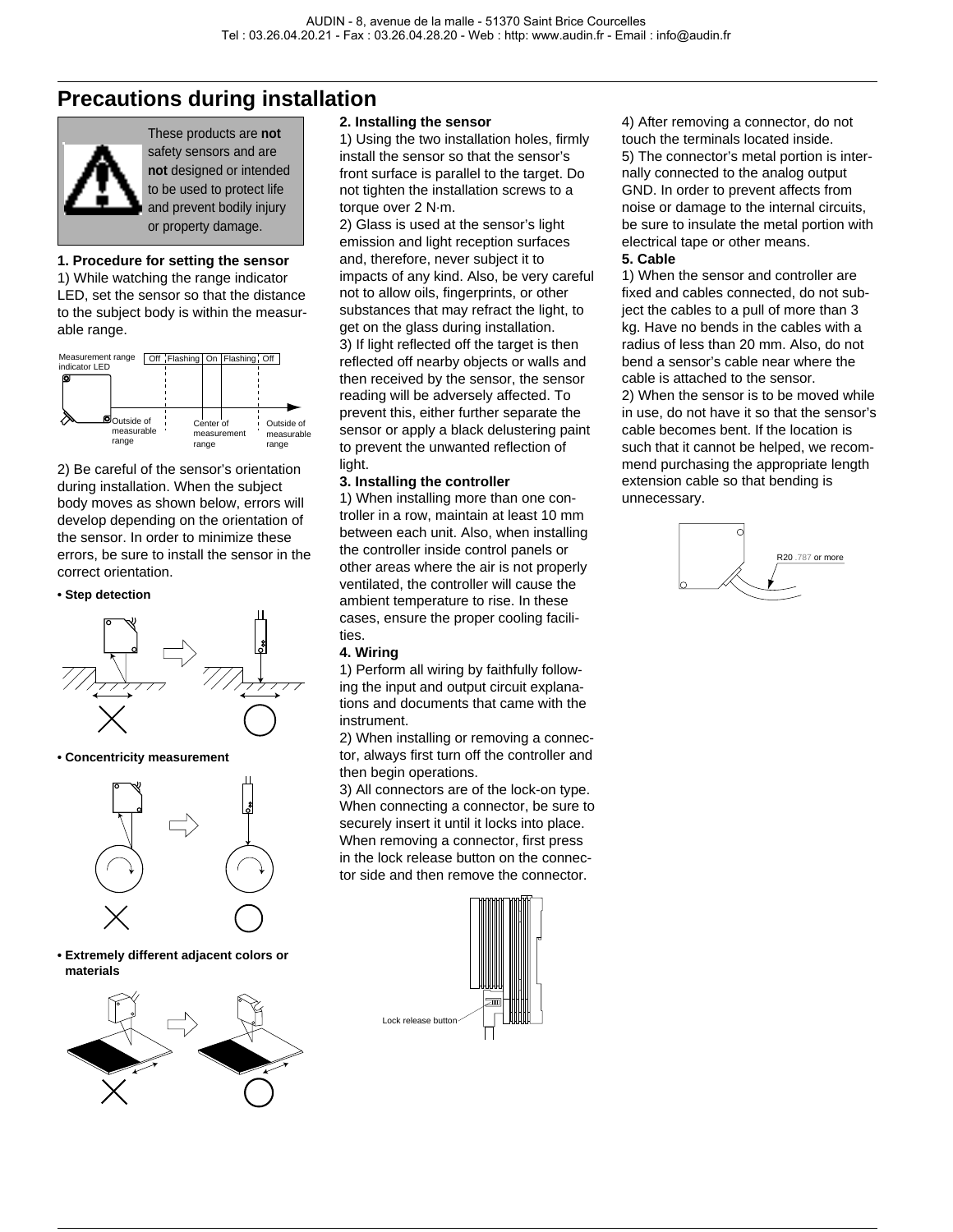## **Precautions during operation**

#### **1. Operating environment**

1) Use in an ambient temperature between 0 °C 32 °F and 50 °C 122 °F. Store in a location where the temperature stays between –20 °C –4 °F and 70 °C 158 °F.

2) Use in an ambient humidity between 35 % and 85 % RH. Avoid use in locations with drastic humidity changes which cause condensation.

3) Use in a location where the illuminance from incandescent lamps received at the light receptors surface is below 2,500 lx (ANR11 series and ANR1226), or below 3,000 lx (ANR1250, ANR1251, ANR1282, and ANR1215). Also, locate the unit so that sunlight, light of the same wavelength, or other disturbing light, does not directly hit the light receptor. When exceptional accuracy is required, install a shielding plate or other type of shading mechanism.

4) The power supply voltage should be between 85 % and 110 % of the rated voltage.

5) Since the internal circuits may become damaged if an external surge voltage exceeds 500 V  $[\pm(1.2 \times 50)$  µs unipolar full-wave voltage], always use a surge absorber or surge absorbing element.

6) Keep the sensor light emitter and light receptor surface clean and free of moisture, oil, finger prints, and other light refracting substances, and free of dust, dirt, and other light blocking substances. When cleaning the glass surfaces, wipe with a soft cloth or lens cleaning paper. 7) Although the sensor is of waterproof construction, it does not mean that measurements can be taken underwater or in the rain. Moreover, the connectors are not watertight.

8) Do not use the unit in locations with flammable or corrosive gases, locations with excessive dust, locations splashed by water, or locations subjected to vibrations or excessive shocks.

9) Since the controller contains molded resins, do not use in environments that contain, or where contact with, benzene, thinners, alcohols and other organic solvents; and ammonia, caustic sodas, and other alkaline substances is possible.

#### **2. Noise precautions**

1) Install the unit as far away as possible from high voltage wires, power wires, or devices that generate large switching surges.

2) Separate the sensor cable wiring, high voltage circuit, and power circuit. 3) If there is much noise on the power supply, it will affect the analog output. In such cases, use a noise filter or noisecut transformer.

#### **3. Insulation resistance and withstand voltage**

1) Do not perform insulation resistance or withstand voltage tests between the connector's metal portions and input/outputs.

#### **4. Power supply**

1) Select a power supply with a ripple voltage below 0.5 V (P-P) and a current capacity above 0.3 A.

2) In order to avoid high-frequency noises when using an off-the-market switching regulator, be sure to ground the frame ground (FG) terminal.

3) When using a power supply that uses a transformer, be sure to use an insulated transformer. When using an autotransformer (single-wound transformer), it is possible to damage this unit or the power supply.

#### **5. Warm-up time**

1) Allow at least 30 minutes, after turning on the unit, for the unit to properly warm up.

## **Area of interference**

When using more than one sensor together, be careful of the area of interference.



Units (mm inch)

## **CE marking**

Conforms to the EMC and low voltage directives listed below.

- EMC directive (89/336/EEC) EN50081-2: 1993 EN50082-2: 1995
- Low voltage directive (73/23/EEC) EN60825-1: 1994 CE marking obtained by the standard

product specifications.